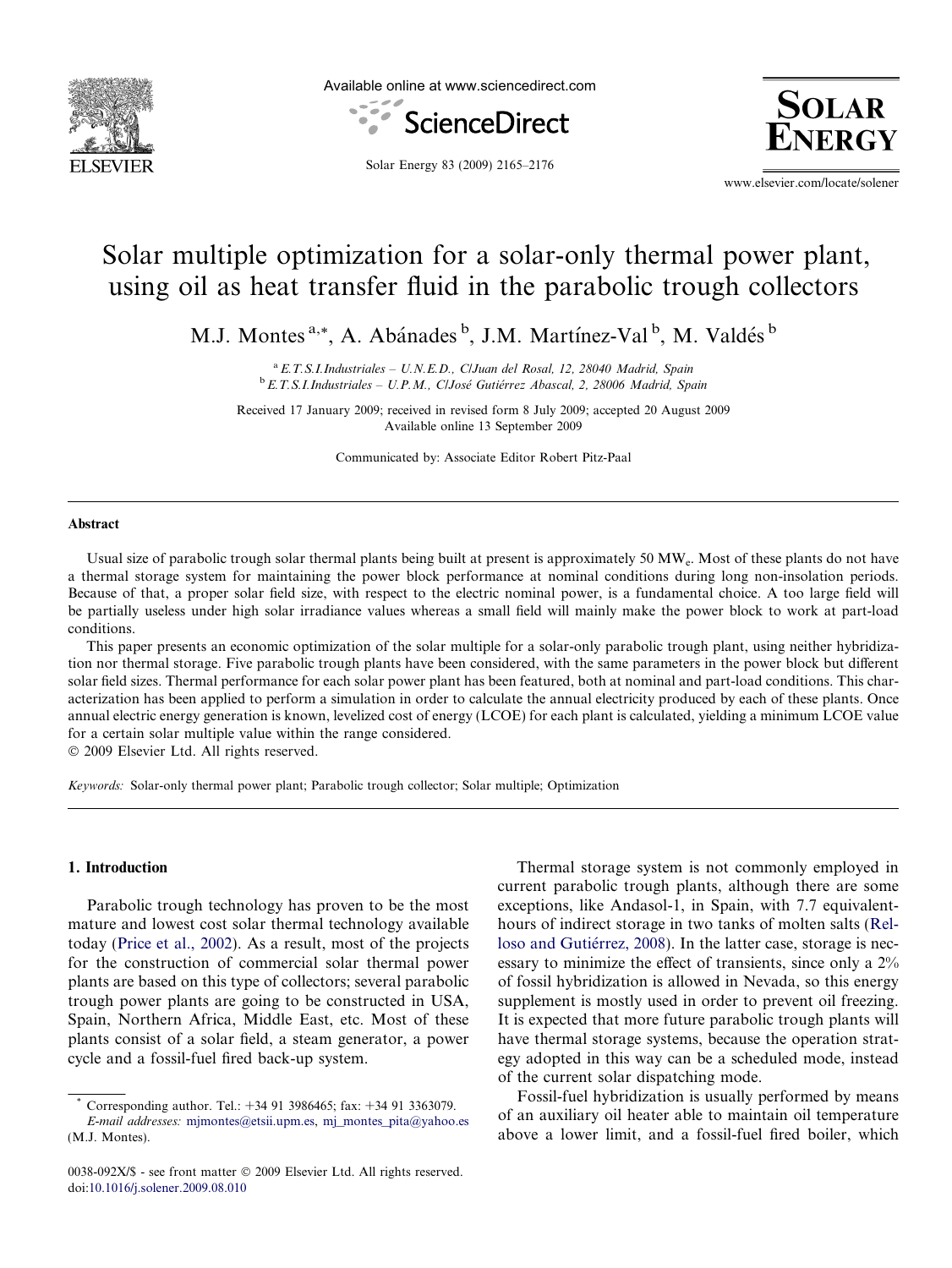### Nomenclature

–

- $e_{m0}$  parameter defining the shape of the pump efficiency curve, –
- $k<sub>p</sub>$  constant for pressure drop calculations, –
- $\dot{m}$  mass flow rate, kg/s
- $\dot{m}_{\text{ref}}$  reference mass flow rate, kg/s
- $P_1$  inlet pressure to the chosen section of the turbine, bar
- $P<sub>2</sub>$  exhaust pressure from the chosen section of the turbine, bar
- $P_{1,ref}$  reference inlet pressure to the chosen section of the turbine, bar
- $P_{2,\text{ref}}$  reference exhaust pressure from the chosen section of the turbine, bar
- $\dot{Q}_{\text{th,solar-field}}$  thermal power produced in the solar field, W
- $\dot{\mathcal{Q}}_{\text{th,PB}}$  thermal power demanded by the power block, W
- $SM_{\text{design\_point}}$  solar multiple at design-point conditions,
- $UA$  overall heat transfer coefficient,  $W$ <sup>o</sup>C

produces steam to turbine seals, in order to keep the turbine heated. Both systems operate during night and long noninsolation periods. Because of maximum fuel consumption is usually limited by the national electricity feed-in law, the remainder of annual fossil-fuel percentage for electricity production is very low if the solar plant is going to apply for incentives. For this reason no electricity production from fossil fuel has been considered in this paper.

The heat transfer fluid in the solar field is usually oil, so a steam generator is needed between the solar field and the Rankine steam turbine cycle. This particular configuration is called heat transfer fluid (HTF) technology.

The operation strategy adopted for the solar-only parabolic trough plant considered, is the solar dispatching mode, and the nominal electrical power has been set to 50 MWe net, because it is an usual size for current parabolic trough plants. An optimization of the solar field size has been carried out for this particular configuration. As the solar field represents the major plant investment, calculation of the optimum field size is an analysis described in other works [\(Quaschning et al., 2002\)](#page--1-0). The optimization presented in this paper involves the calculation of the solar multiple for which the levelized cost of energy is minimum. Solar multiple is defined as the ratio between the thermal power produced by the solar field at the design point and the thermal power required by the power block at nominal conditions:

$$
SM_{\text{design-point}} = \frac{\dot{Q}_{\text{th,solar\_field}}}{\dot{Q}_{\text{th,power\_block}}}\Big|_{\text{design\_point}} \tag{1}
$$

- $UA_{\text{ref}}$  reference overall heat transfer coefficient, W/ $\textdegree$ C
- $\Delta P$  pressure drop, bar

 $\eta_{\text{generator}}$  generator efficiency, -

- $\eta_{\text{s,pump}}$  isentropic pump efficiency, –
- $\eta_{s, pump\_0}$  isentropic pump efficiency at nominal conditions, –
- $\eta_{\rm s, \,\,turbine}$

isentropic turbine efficiency, –

- $\eta_{s, \text{ turbine\_0}}$  isentropic turbine efficiency at nominal conditions, –
- $\theta$  incident angle, degrees
- $K(\theta)$  incident angle modifier, –

Acronyms

DCA drain cooling approach

ET-150 Eurotrough-150

- HTF heat transfer fluid
- LCOE levelized cost of energy
- TTD terminal temperature difference

This parameter represents the solar field size related to the power block, in terms of nominal thermal power. Design-point conditions adopted for this particular analysis will be summarized in Section [2.2.1](#page--1-0). Solar multiple for solar-only plants is always greater that one, in order to achieve nominal conditions on the power block during a time interval longer than the one obtained if solar multiple is equal to one, as it can be seen in Fig. 1. Nevertheless, large solar multiple values for parabolic trough plants without thermal storage lead to a thermal energy overproduction that cannot be used for electricity generation. Although this configuration enables the power block to work at nominal conditions during longer periods of time, the cost of the kWh<sub>e</sub> will be higher because there is a given non-profitable solar field inversion.



Fig. 1. Daily thermal power production for different solar field multiples.